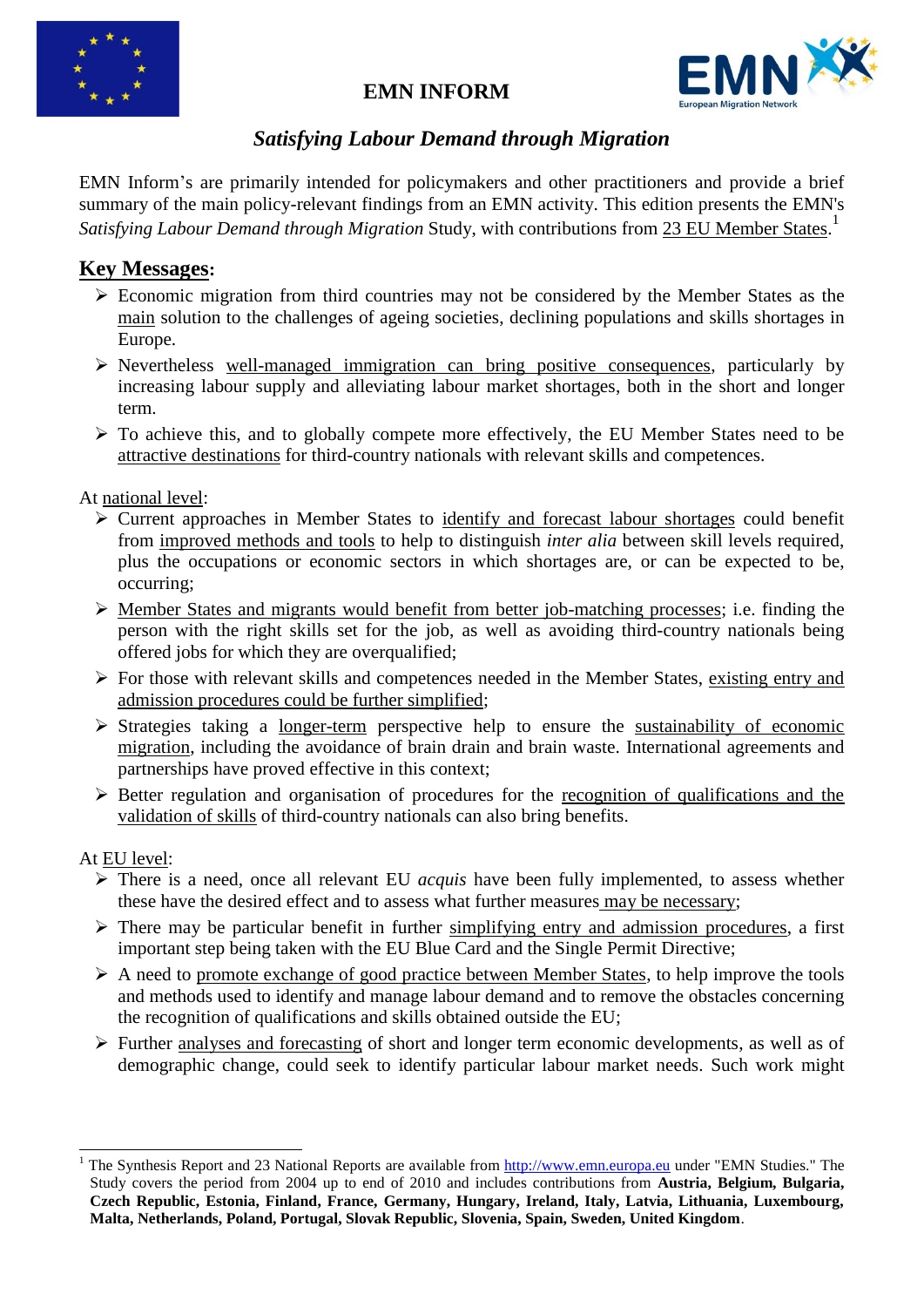also serve to promote intra-EU mobility of third-country nationals, as well as temporary and circular migration; $<sup>2</sup>$ </sup>

 $\triangleright$  A role for the EU in raising awareness to enhance its attractiveness, e.g. via the EU Immigration Portal, so that the EU remains competitive in relation to other migration destinations.

### **Background**

The aims of the EMN Study 'Satisfying Labour Demand through Migration' were to identify those sectors experiencing labour shortages in the Member States, to outline the national strategies for addressing labour market needs with third-country national migrant workers and to gain an understanding of the perceived effectiveness of these strategies, including examining the impact of the recent economic downturn and recovery on them. A compilation of available statistics is also provided, aiming to present the nature and extent of labour market shortages and the extent to which they are filled by third-country nationals.

## **Context**

Europe is increasingly faced with an ageing and declining workforce. Whereas, in 2008, there were four people of working age (15-64 years old) for every EU citizen aged 65 years or over, by 2060 the ratio is expected to drop to 2 to 1. Moreover, several Member States (especially the EU-10 and EU-2), in recent years, are experiencing negative net migration trends, with more people, especially nationals, leaving, than new persons entering. If the EU is to remain globally competitive, various measures are needed to address these demographic developments, and one of these is legal migration.

Many Member States require skills, competences and knowledge that cannot be immediately found amongst the domestic workforce, nor generated fast enough by changes to national education and training systems. Linked to this, the EMN study shows that the root causes of labour shortages vary, thus requiring different policy responses. Some experience *quantitative shortages*, with skilled or unskilled jobseekers matching the requested job profiles but not wanting to work in the profession, whilst for others *qualitative shortages* occur, caused by a lack of workers with the requisite skills and qualifications.

### **Statistical trends**

1

In the past decade, it is estimated that migration to the EU contributed to an employment increase of almost 3.7 million, representing a quarter of the overall rise in employment.<sup>3</sup> The highest numbers of third-country national workers are in the EU-15, with most in **Spain**, **Italy** and the **United Kingdom**. The numbers are much lower in the EU-10+2, with **Lithuania, Malta** and **Slovak Republic** having the fewest. Overall, the most numerous nationalities are from Brazil, China, India, Russian Federation, Turkey, Ukraine, and USA.

Examining the proportion of third-country national workers at each skill level in the Member States may indicate the specific labour needs in each Member State. Using 2009 data, it is seen, for example, that, where skills levels are known:

- **Slovak Republic** has the largest proportion of *highly skilled* third-country nationals (54% or  $\bullet$ 2 338 of third-country nationals), followed by the **United Kingdom** (48% or 581 701) and **Ireland** (39% or 25 963);
- **Lithuania** (80% or 1 232), **Germany,** (56% or 1 054 000), **Italy** and **Sweden** (both 55%, or 716 393 and 21 334 respectively) have the highest proportion of *skilled* migrants residing in their territory; and

<sup>&</sup>lt;sup>2</sup> See recently completed EMN study on "Temporary and Circular Migration" (http//:www.emn.europa.eu under "EMN Studies.").

<sup>&</sup>lt;sup>3</sup> Independent Network of Labour Migration and Integration Experts, see [http://www.labourmigration.eu/research/report/13-migration](http://www.labourmigration.eu/research/report/13-migration-employment-and-the-outcomes-of-labour-market-integration-policies-in-the-european-union)[employment-and-the-outcomes-of-labour-market-integration-policies-in-the-european-union.](http://www.labourmigration.eu/research/report/13-migration-employment-and-the-outcomes-of-labour-market-integration-policies-in-the-european-union)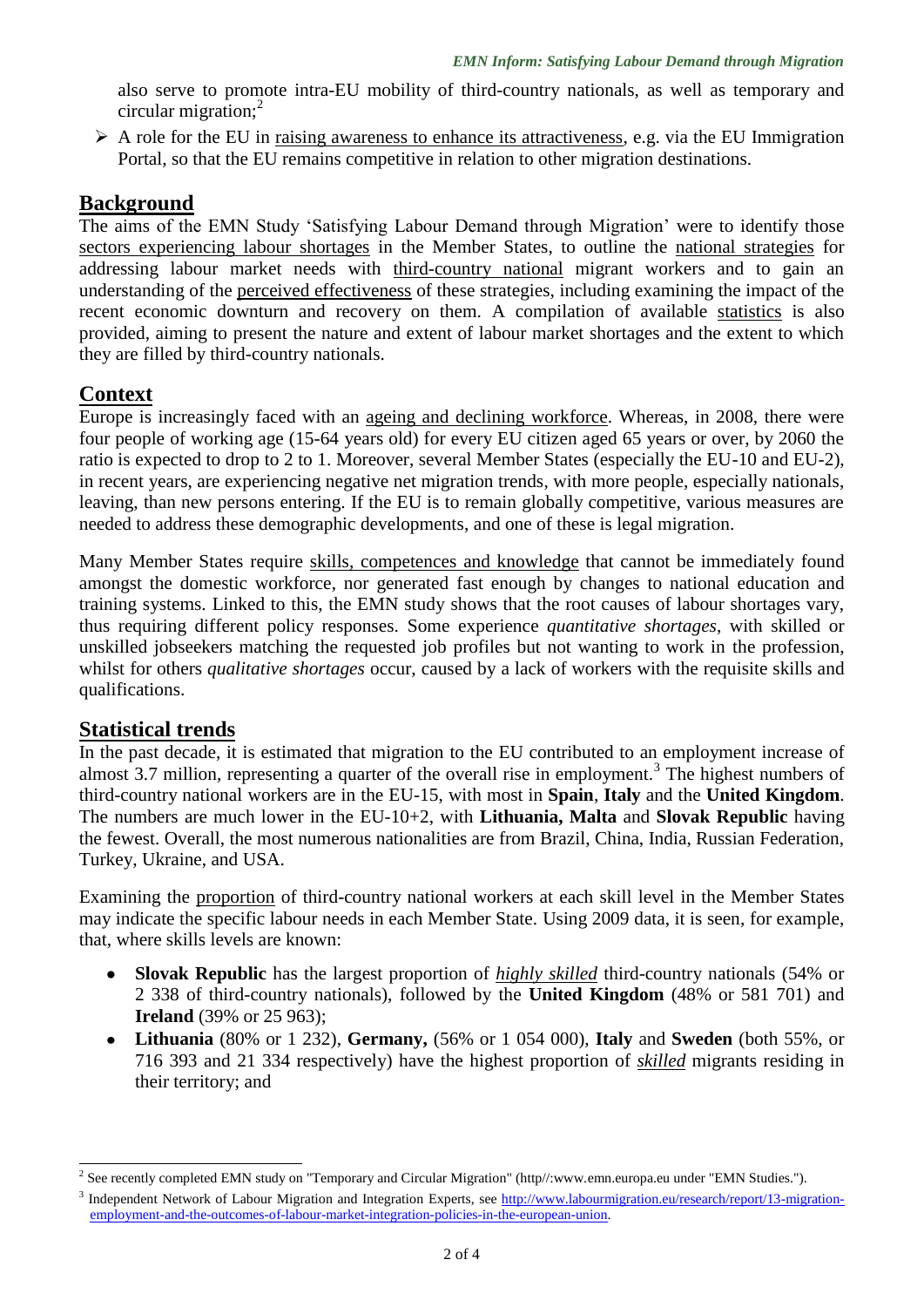The highest proportions of *low skilled* workers are found in **Czech Republic** and **Spain** (53% or 48 575 and 415 693 respectively), **Luxembourg** (39% or 4 057) and **Italy** (38% or 487 662).

In 2009, overall, most first (residence) permits issued for paid employment were to third-country nationals from India, China, Ukraine and USA. In 2009, a high proportion of incoming third-country national labour migrants to the following Member States, where skills levels were known, were *highly skilled*: **France** (100% of third-country nationals entering the Member State, or 3 953), **United Kingdom** (73% or 36 000), and **Slovak Republic** (54% or 1 288). The highest proportions of *skilled* migrants entered **Lithuania** (80% or 301), **Belgium** (70% or 8 058) and **Germany** (63% or 14 816), whilst for *low skilled* migrants, it was **Czech Republic** (63% or 44 756) and **Spain** (50% or 16 292).

Whilst available statistics on vacancies by skill levels are difficult to compare, most vacancies seem to be for skilled positions, with the share of positions for highly skilled and low skilled workers being at a similar, but relatively lower level. There are notable exceptions. For example, in **Austria**, **Ireland** and **Poland**, the demand for highly skilled labour is proportionally much higher, whilst in **Italy**, **Hungary** and **Spain**, the relative demand for low skilled labour is higher. A common situation is, however, that third-country nationals are often over-qualified for their jobs and that therefore their skills are not used to their full potential.

### **Member State Approaches**

Managing labour migration is a Member State competence, although the EU *acquis* has also shaped national political choices and regulatory frameworks. Member States vary considerably in the extent to which they perceive migration as a means of addressing labour demand, due to different traditions and experiences of migration, including their ties with third countries, as well as national public debates on this issue.

What Member States share is an overall view that, with respect to addressing labour shortages, priority should be given to up-skilling national and EU citizens, as well as those migrants already resident. Overall, Member States also show a greater focus on attracting highly skilled and skilled migrants, even though several also require low skilled workers, albeit, in most cases, for a temporary period.

Most Member States have incorporated migration into their overall vision and strategic thinking around employment, reflecting the need to carefully balance the drive for economic development and increased competitiveness, with the need to ensure social inclusion, educational attainment and overall development of the domestic population. Only a few Member States take into account the progressively increasing need for labour, in the longer term, and most focus on meeting short- to medium-term needs. The political and public debates on the usefulness of economic migration, especially in the context of the current economic crisis, and about the integration of third-country nationals and their working conditions, also impact on national visions.

As a result, national policies to address labour shortages vary and, in most cases, make a distinction between (and express a preference towards) different "categories" of third-country nationals, for example according to their skill levels (highly skilled, skilled and low skilled), their occupation (e.g. healthcare professions, engineers, IT specialists, etc) or between temporary and long-term migrants, for which they all have developed different entry and admission procedures.

### **Approaches to identifying labour shortages**

The vision and policies of the Member States have also shaped the approaches applied for identifying and managing labour demand. Three broad approaches have been identified, namely: the drawing up of occupation lists; the analysis of employer needs on a more case-by-case basis; and the setting of quotas or limits. These are each informed through a combination of research and consultative processes, involving Ministries and other national and regional authorities, employers and employer associations, research institutes and other experts.